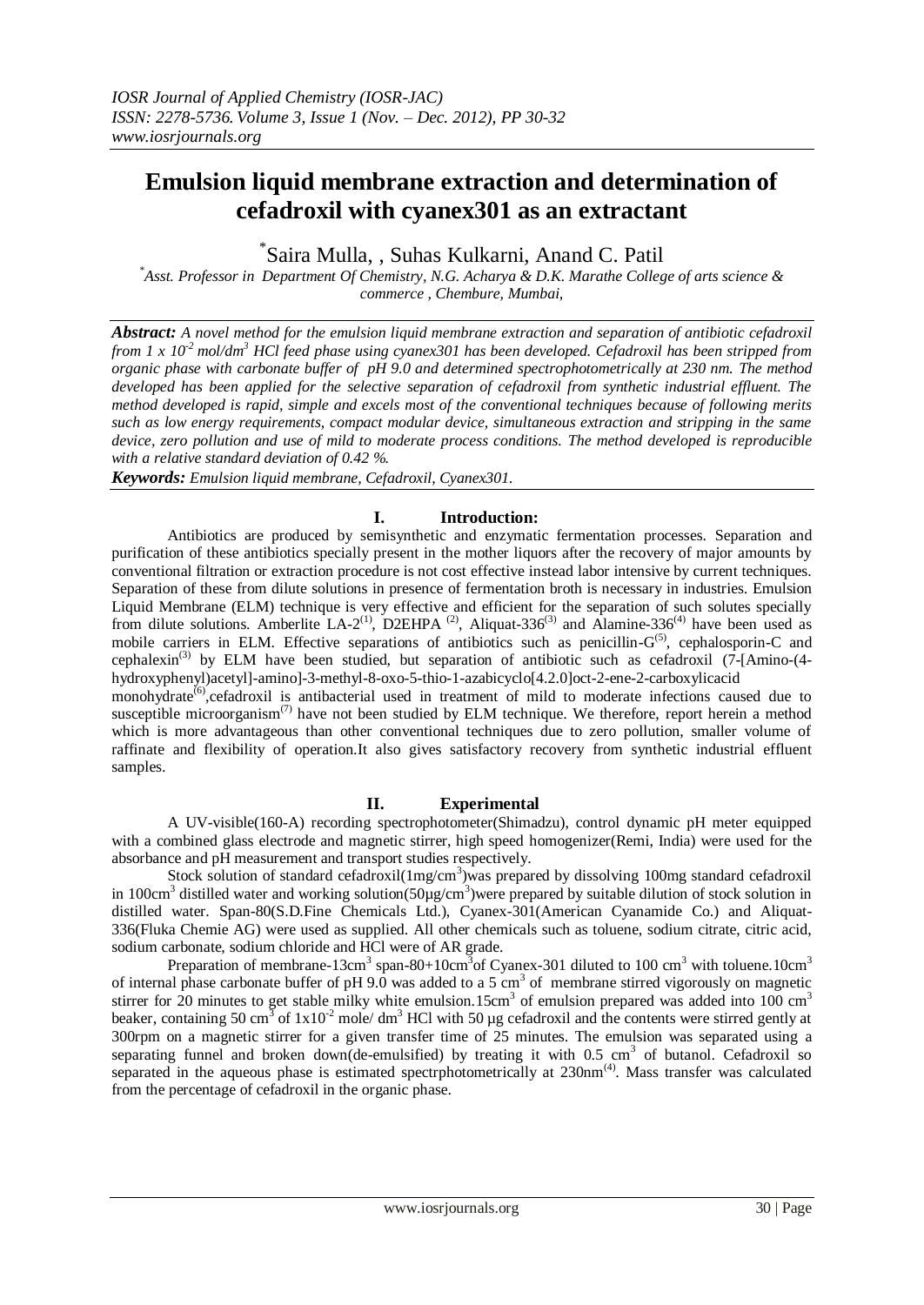

Fig.1.1 Kinetic curve of transport of cefadroxil through ELM process



Fig.1.2 Kinetic curve of transport of cefadroxil through ELM process

### **III. Results And Discussion**

The feed phase used for the transport studies of the cefadroxil was aqueous hydrochloric acid solution, the hydrochloric acid concentration was varied from  $0.01 \times 10^{-2}$  to 1.0mole/dm<sup>3</sup>. It was observed that percent transport of cefadroxil was maximum at  $1x10^2$ mole/dm<sup>3</sup> of HCl. As cefadroxil contains both  $-$ COOH and  $-$ NH<sup>2</sup> groups. Therefore it exists in ionic forms of different charges in solutions depending upon pH of the media and pKa values. At pH values below 4 it exists predominantly in cationic form whereas above pH 6 it exists predominantly anionic form. When membrane is contacted with feed phase consisting cefadroxil cations the following equilibrium reactions take place in feed phase

 $RH \leftrightarrow R^+ + H^+$ where RH is reagent

 $X+H + R - \rightarrow XHR$  where XH is molecule of cefadroxil

In membrane phase

$$
XHR_{(a)} \leftrightarrow XHR_{(O)}
$$

In internal phase

 $XHR_{(a)}$  + H+  $\rightarrow$  XH + RH

RH produced is regenerated into the membrane and the process is continued till all cefadroxil transports. Thus the mode of mechanism of transport process of cefadroxil is facilitated coupled co-ransport. Internal phase used for transport of cefadroxil was 1.0mole/dm<sup>3</sup> of NaCl in carbonate buffer, variation in the pH of this solution were studied from 6 to 10 ,it was observed that percent transport was maximum at pH 9 and therefore pH of the internal phase was fixed at 9. The presence of chloride ions prevent membrane swelling, variation in the concentration of NaCl showed 1.0mole/dm<sup>3</sup> was sufficient to give maximum percent transport of cefadroxil. Chloride ion present in the internal phase produce a concentration gradient between the two phases hence act as a driving force to transport cefadroxil.

The stirring time of transport was carried out from 5 to 35 minutes keeping all other parameters constant. It was observed that percent transport of cefadroxil was found to increase with increase in time of stirring from 5 to 25 minutes and remained constant thereafter. Therefore, a stirring time of 25 minutes was used as optimum time of stirring. The natural logarithm of the ratio of initial concentration [ Co] to the given time